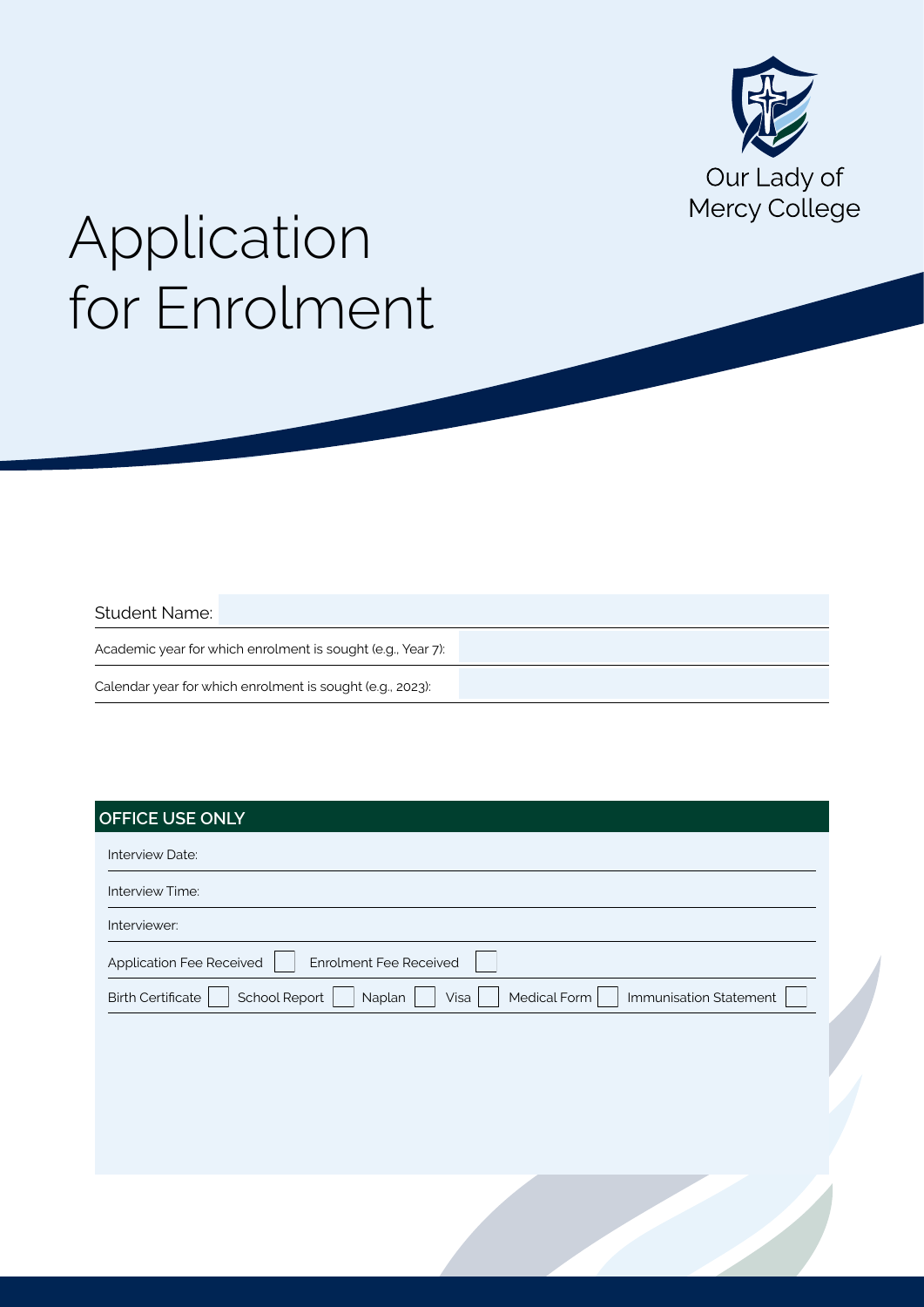# **APPLICATION FOR ENROLMENT ( Page 2/4)**

| <b>Student Information:</b>                                 |                                                                                |         |                          |  |                     |                    |                          |                          |         |                    |        |       |
|-------------------------------------------------------------|--------------------------------------------------------------------------------|---------|--------------------------|--|---------------------|--------------------|--------------------------|--------------------------|---------|--------------------|--------|-------|
| Academic year for which enrolment is sought (e.g., Year 7): |                                                                                |         |                          |  |                     |                    |                          |                          |         |                    |        |       |
| Calendar year for which enrolment is sought (e.g., 2023):   |                                                                                |         |                          |  |                     |                    |                          |                          |         |                    |        |       |
| Current School:                                             |                                                                                |         |                          |  |                     |                    |                          | Suburb:                  |         |                    |        |       |
| <b>First Name:</b>                                          |                                                                                |         |                          |  |                     |                    |                          |                          |         |                    |        |       |
| Middle Name:                                                |                                                                                |         |                          |  |                     |                    |                          |                          |         |                    |        |       |
| Surname:                                                    |                                                                                |         |                          |  |                     |                    |                          |                          |         |                    |        |       |
| Preffered Name:                                             |                                                                                |         |                          |  |                     |                    |                          |                          |         |                    |        |       |
| Date of Birth:                                              | $\overline{ }$                                                                 |         | $\overline{\phantom{a}}$ |  |                     |                    |                          |                          | Gender: | Male               | Female | Other |
| <b>Residential Address:</b>                                 |                                                                                |         |                          |  |                     |                    |                          |                          |         |                    |        |       |
| Suburb:                                                     |                                                                                |         |                          |  |                     |                    |                          | Postcode:                |         |                    |        |       |
| Language Spoken at Home:                                    |                                                                                |         |                          |  |                     |                    |                          |                          |         |                    |        |       |
| Country of Birth:                                           |                                                                                |         |                          |  |                     |                    |                          | Nationality:             |         |                    |        |       |
|                                                             | Aboriginal Descent<br>Torres Strait Islander Descent<br>Neither<br><b>Both</b> |         |                          |  |                     |                    |                          |                          |         |                    |        |       |
| Citizenship / Visa:                                         |                                                                                | Citizen |                          |  | New Zealand Citizen | Permanent Resident |                          |                          |         | Temporary Resident | Other  |       |
| Visa Class / No:                                            |                                                                                |         |                          |  |                     |                    |                          | Date of Arrival:         |         |                    |        |       |
| Other (Please describe)<br>Religion:<br>Catholic<br>Nil     |                                                                                |         |                          |  |                     |                    |                          |                          |         |                    |        |       |
| Parish:                                                     |                                                                                |         |                          |  |                     |                    |                          |                          |         |                    |        |       |
| Baptism Date:                                               | $\overline{1}$                                                                 |         | $\overline{\phantom{a}}$ |  |                     | Reconciliation:    | $\overline{\phantom{a}}$ | $\overline{\phantom{a}}$ |         |                    |        |       |
| Holy Communion:                                             |                                                                                | Ϊ       | Ϊ                        |  |                     | Confirmation:      | Γ                        | Γ                        |         |                    |        |       |

| Caregiver / Guardian 1:        |              |  |  |  |  |  |  |  |
|--------------------------------|--------------|--|--|--|--|--|--|--|
| Relationship to student:       |              |  |  |  |  |  |  |  |
| First Name:<br>Title:          |              |  |  |  |  |  |  |  |
| Surname:                       |              |  |  |  |  |  |  |  |
| Country of Birth:              | Nationality: |  |  |  |  |  |  |  |
| Language:                      | Religion:    |  |  |  |  |  |  |  |
| <b>Residential Address:</b>    |              |  |  |  |  |  |  |  |
| Suburb:                        | Postcode:    |  |  |  |  |  |  |  |
| Postal Address (if different): |              |  |  |  |  |  |  |  |
| Email Address:                 |              |  |  |  |  |  |  |  |
| Mobile:                        | Home Number: |  |  |  |  |  |  |  |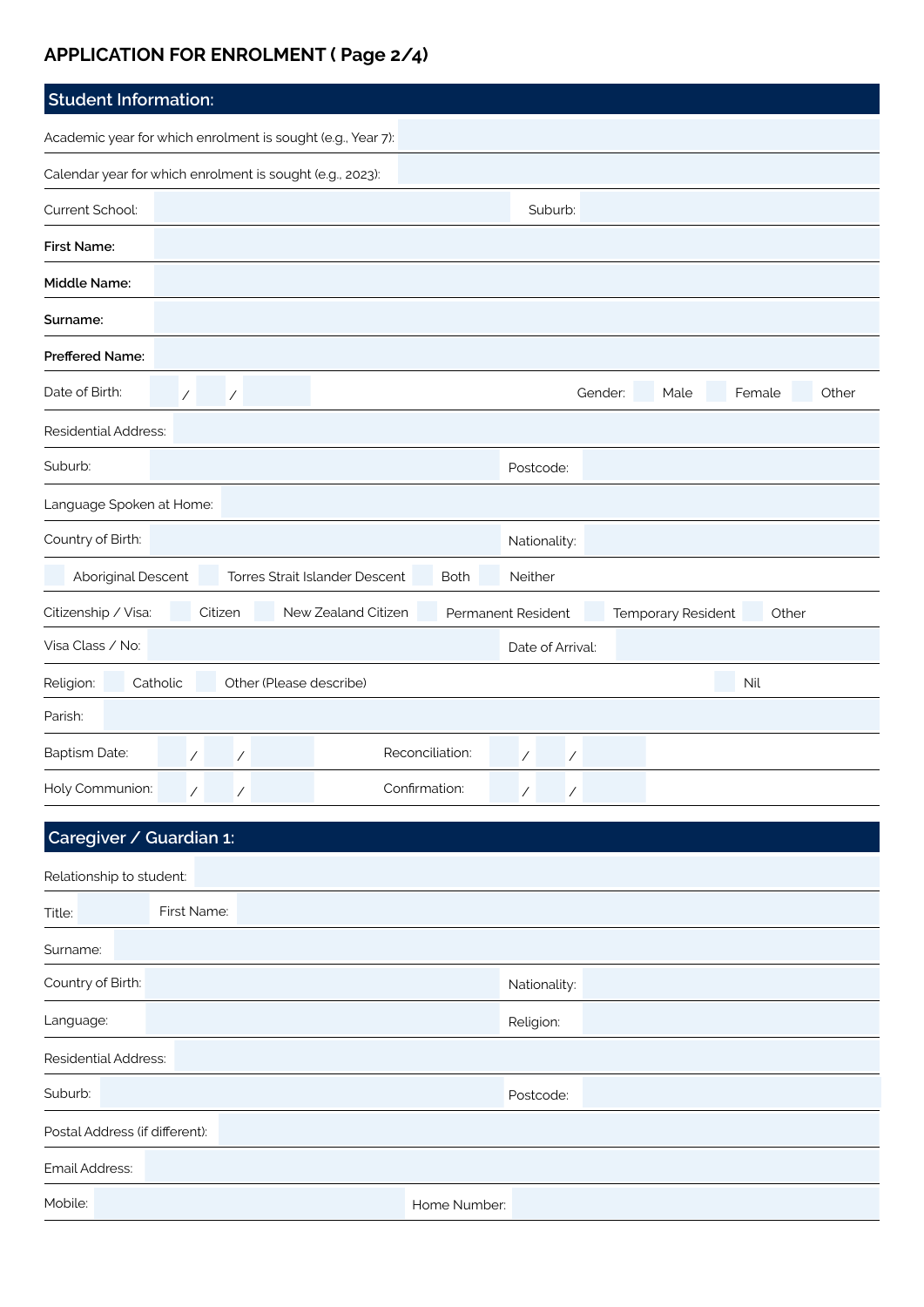## **APPLICATION FOR ENROLMENT ( Page 3/4)**

| Caregiver / Guardian 2:                                   |                                                                                                         |                        |              |                        |     |    |
|-----------------------------------------------------------|---------------------------------------------------------------------------------------------------------|------------------------|--------------|------------------------|-----|----|
| Relationship to student:                                  |                                                                                                         |                        |              |                        |     |    |
| Title:                                                    | First Name:                                                                                             |                        |              |                        |     |    |
| Surname:                                                  |                                                                                                         |                        |              |                        |     |    |
| Country of Birth:                                         |                                                                                                         |                        | Nationality: |                        |     |    |
| Language:                                                 |                                                                                                         |                        | Religion:    |                        |     |    |
| <b>Residential Address:</b>                               |                                                                                                         |                        |              |                        |     |    |
| Suburb:                                                   |                                                                                                         |                        | Postcode:    |                        |     |    |
| Postal Address (if different):                            |                                                                                                         |                        |              |                        |     |    |
| Email Address:                                            |                                                                                                         |                        |              |                        |     |    |
| Mobile:                                                   |                                                                                                         | Home Number:           |              |                        |     |    |
|                                                           | Living Arrangements and Guardianship:                                                                   |                        |              |                        |     |    |
| Student lives with:                                       | Both Caregiver / Guardian 1 and 2                                                                       | Caregiver / Guardian 1 |              | Caregiver / Guardian 2 |     |    |
| Other                                                     |                                                                                                         |                        |              |                        |     |    |
|                                                           | If shared custody please indicate percentage:                                                           |                        |              |                        |     |    |
|                                                           | Are there any current Family Court Orders or current Restraining Orders that would apply to the child?  |                        |              |                        | Yes | No |
| Name of Person(s) with legal guardianship of the student: |                                                                                                         |                        |              |                        |     |    |
|                                                           | If applicable, please attach a copy outlining details of any special or restricted access arrangements. |                        |              |                        |     |    |
|                                                           |                                                                                                         |                        |              |                        |     |    |
| Siblings:                                                 |                                                                                                         |                        |              |                        |     |    |
| Name:                                                     |                                                                                                         | School/Year:           |              |                        |     |    |
| Name:                                                     |                                                                                                         | School/Year:           |              |                        |     |    |
| Name:                                                     |                                                                                                         | School/Year:           |              |                        |     |    |

State the reason why you wish your child to attend the College:

Has the student been suspended or expelled from any previous school? If yes, please provide details:

How many days has your child been absent from school last term?